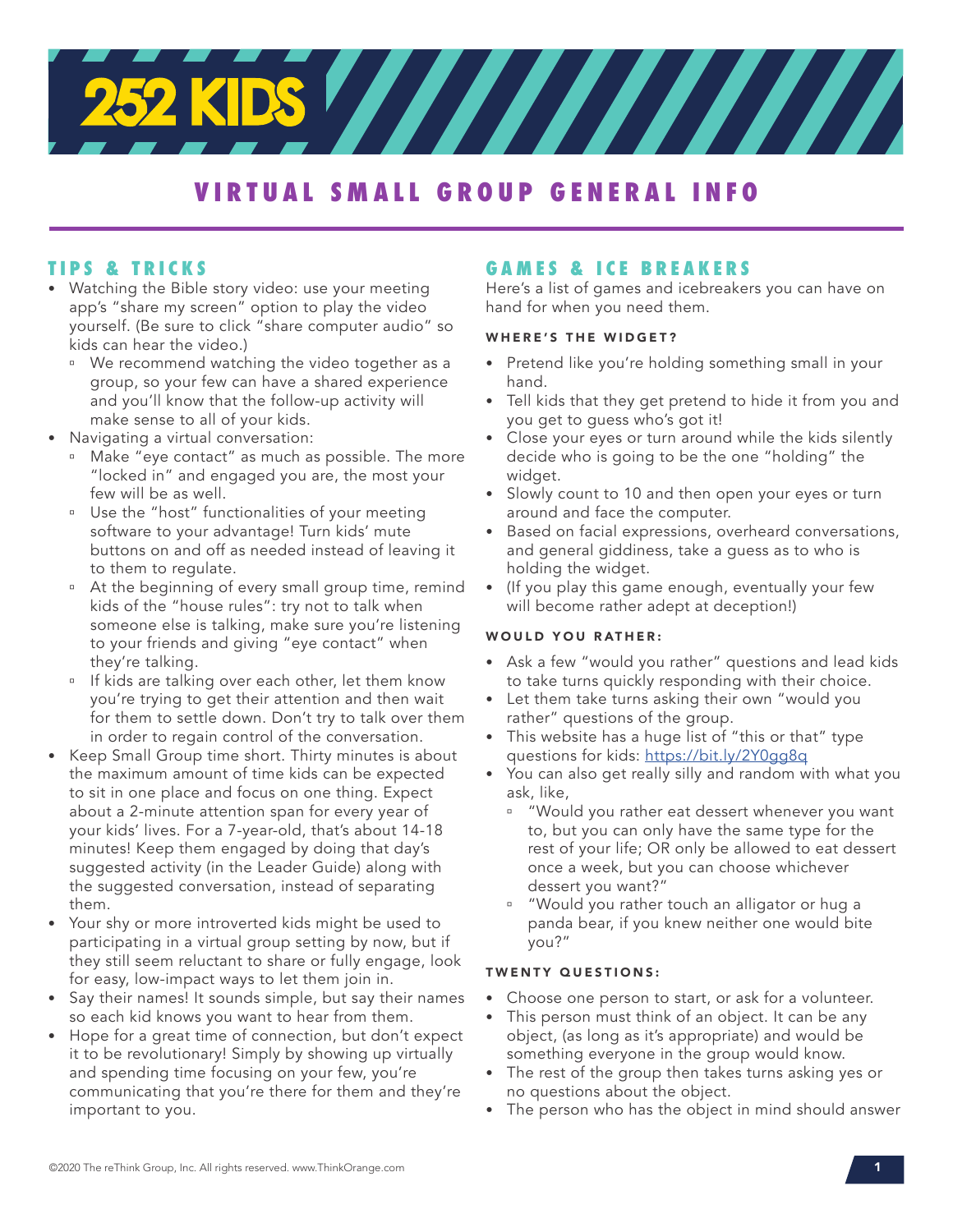# **VIRTUAL SMALL GROUP GENERAL INFO**

the question with a simple yes or no, avoiding giving any other details.

- After hearing the answer, the kid asking the question is allowed one guess at what the object is.
- If a total of 20 questions gets asked with no one guessing what the object is, the kid who thought of the object wins and gets to reveal what the object was.
- If someone does guess correctly, they now get to think of a new object.

#### HIDE AND SEEK

- Choose three or four kids to be "hiders" and one kid to be the "seeker."
- The kids who will be hiding get to choose if they'll move left or right of their device's camera, or down below so they can't be seen.
- When you say "Go," the seeker closes their eyes while you count to 10.
- The "hiders" will then hide by moving left, right, or down. Instruct the hiders to stay put until you tell them to move.
- After counting to 10, let the seeker open their eyes and guess which direction each kid moved.
- If the seeker gets them all right, they get to be the seeker again.
- If they get any of them wrong, they choose the next seeker.
- The game is basically a game of chance, unless any kids accidentally reveal themselves by moving part of their bodies back into the range of their device's camera!

#### SCAVENGER HUNT

- Make sure you have everyone's attention.
- Tell them you're going to give them an object to find and the first person who returns and shows you the object first wins!
- Think of an object all kids would have in their homes. (Ideas and suggestions are below.)
- Tell kids what the object is and give them a second or two to think of where that object might be.
- Count to three and call out, "GO!"
- Kids should go find that object as fast as they (safely) can.
- You are the judge of who makes it back first. To keep it fair, you can make the stipulation that the winner

must be back in their seat in front of their device and you must be able to clearly see the object they're holding.

- You can play a few rounds of this game and keep score. The kid who won the most rounds is the overall winner!
- Scavenger hunt object suggestions:
	- ú A spoon
	- ú A sock
	- <sup>a</sup> Something fuzzy
	- <sup>a</sup> Something orange (or any other color)
	- <sup>n</sup> A sibling (only use this one if all kids have at least one sibling at home)
	- <sup>¤</sup> A grownup
	- <sup>¤</sup> A remote control
	- ú A ball
	- $A$  shoe
	- A crayon/marker (for safety, no pencils)
	- <sup>□</sup> Tape
	- Something edible
	- Something you can drink from (cup, water bottle, etc.)
	- <sup>n</sup> A Bible or devotional book
	- <sup>n</sup> A regular book
	- ú A pillow
	- <sup>¤</sup> Something artsy
	- ú A pet
	- <sup>9</sup> Something electronic

#### SHOW AND TELL

- Kids love sharing about themselves and what they like! Give them a chance to do that in this virtual twist on an old classic.
- If you're doing show and tell, you may want to let families know ahead of time so kids can pick out that perfect show and tell item!
- As kids share about their item, encourage their peers to stay quiet and listen.
- Limit sharing to two minutes for each kid, and give them a countdown when their time is almost over. (You can hold up 10 fingers and lower them one at a time to show kids how much time is left.)
- If your group likes doing show and tell, you can do it often and choose a different theme each time!

#### ICEBREAKER CONVERSATION STARTERS:

• What's your favorite thing you ate this week?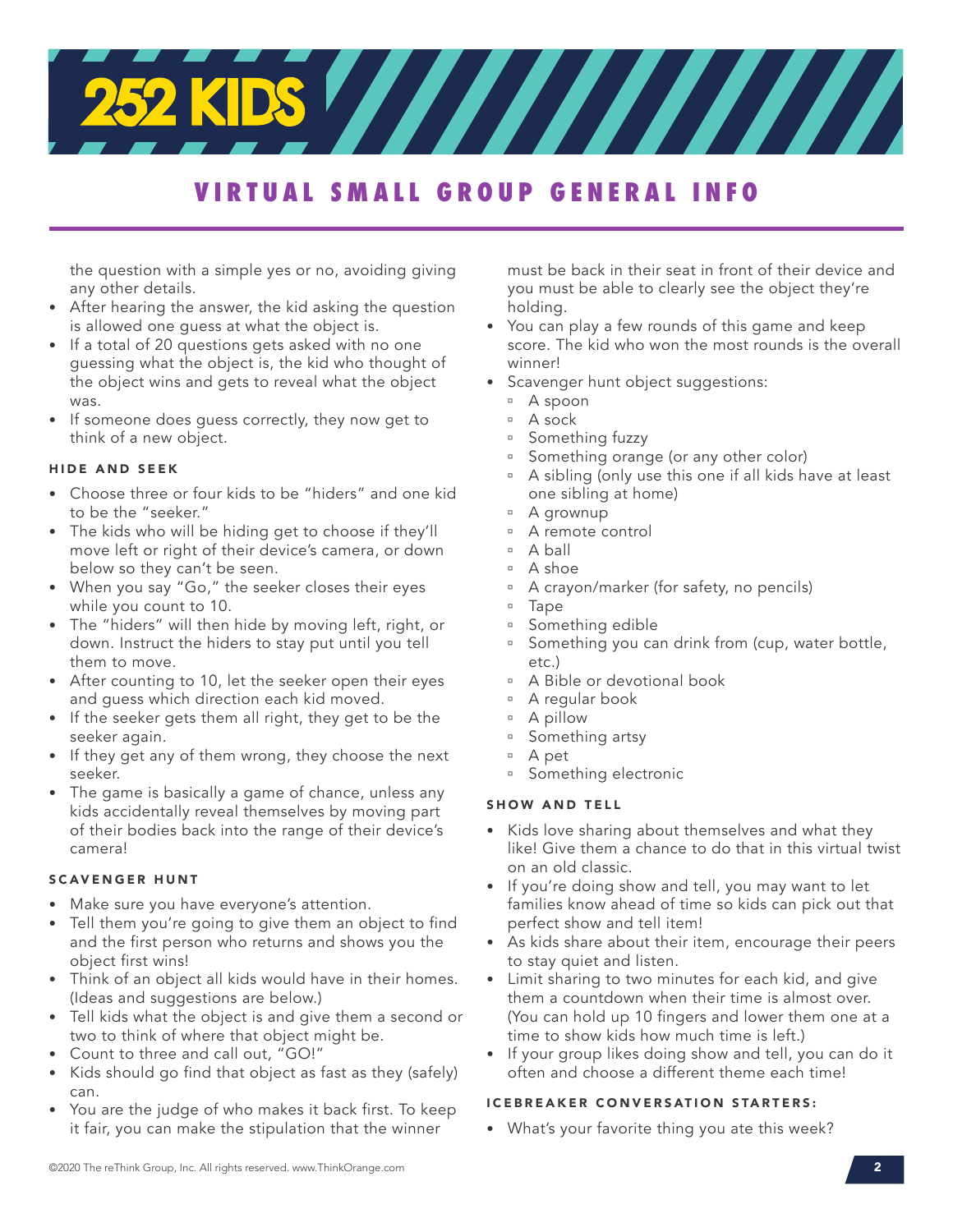

# **VIRTUAL SMALL GROUP GENERAL INFO**

- What or who do you play with when you're outside?
- Who has a family pet that they can show on camera?
- What was the best part of yesterday?
- What's the longest you've gone (during social distancing) without showering?
- If you could BE any famous person, who would you be and why?
- How many stuffed animals are on your bed right now?
- What's one thing you don't miss when school is out for summer or holiday breaks?
- What's one thing you DO miss when school is out for summer or holiday breaks?
- If you could add one thing to your bedroom, what would it be?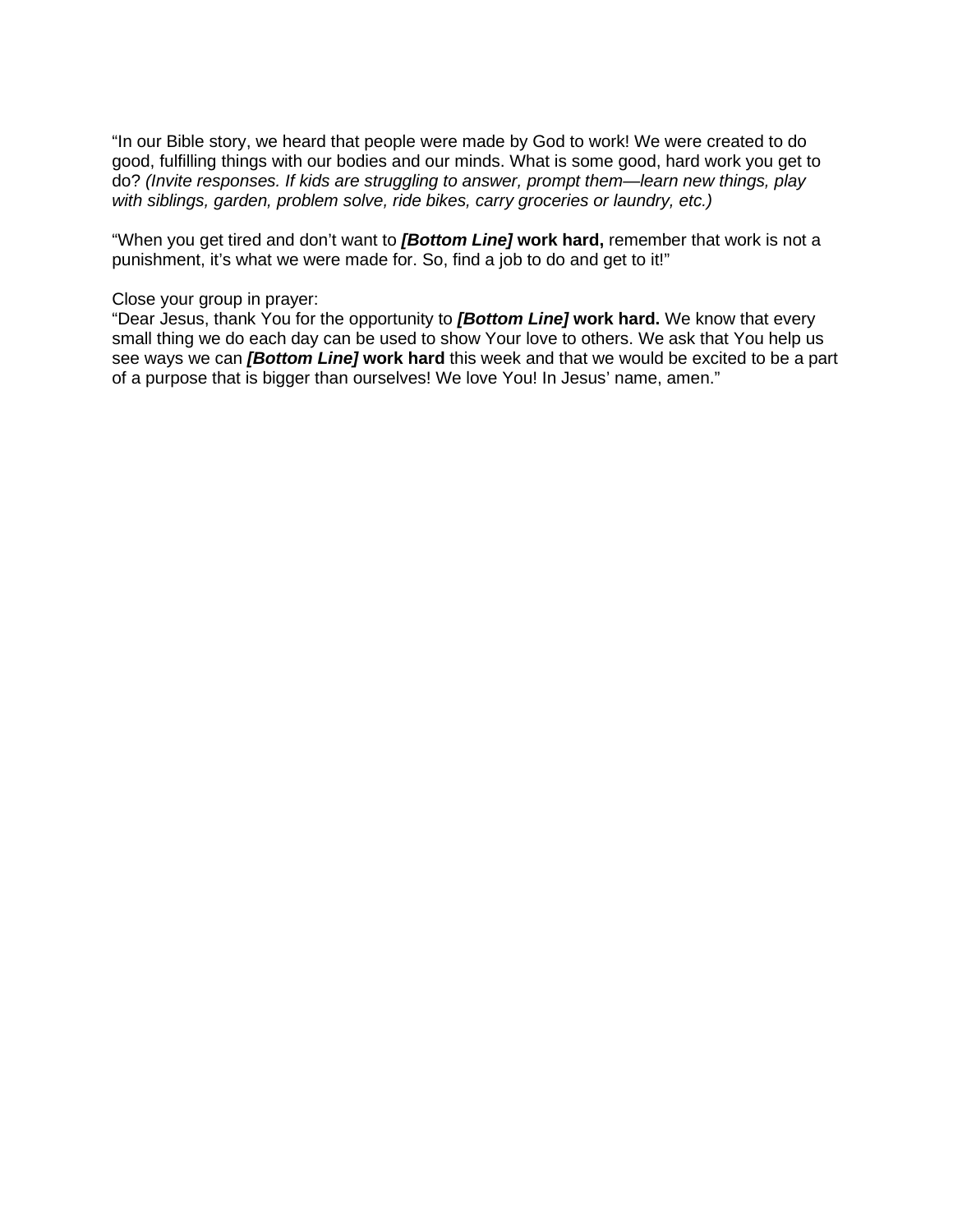

#### Wнат то Do:

Print and cut apart, keeping Work and Reward cards separate.

#### "Work and Reward Cards" (Work) Activity Page

©2020 The reThink Group, Inc. All rights reserved. January 2021, Week 3, Virtual K-3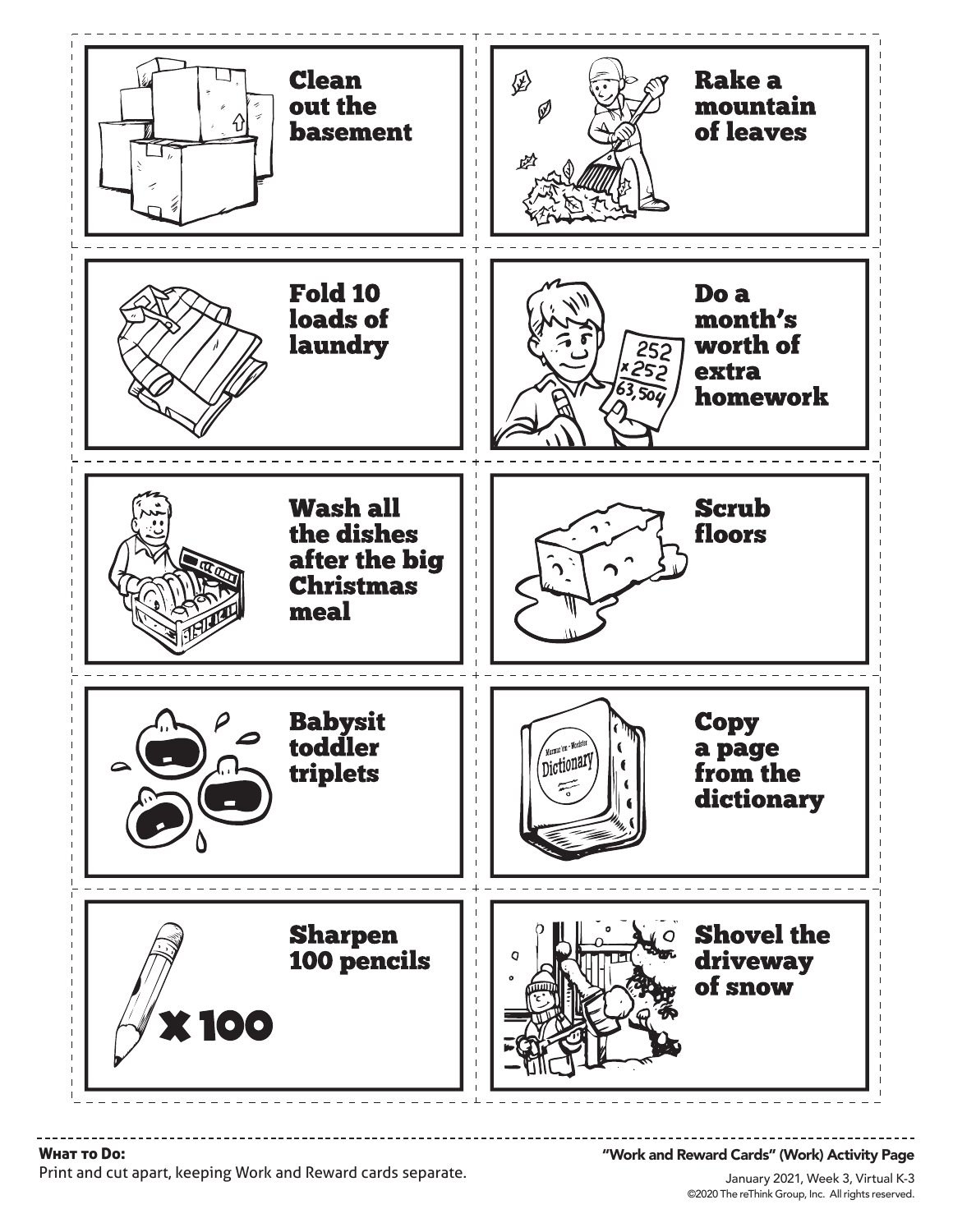

Wнат то Do:

"Work and Reward Cards" (Reward) Activity Page

Print and cut apart, keeping Work and Reward cards separate.

©2020 The reThink Group, Inc. All rights reserved. January 2021, Week 3, Virtual K-3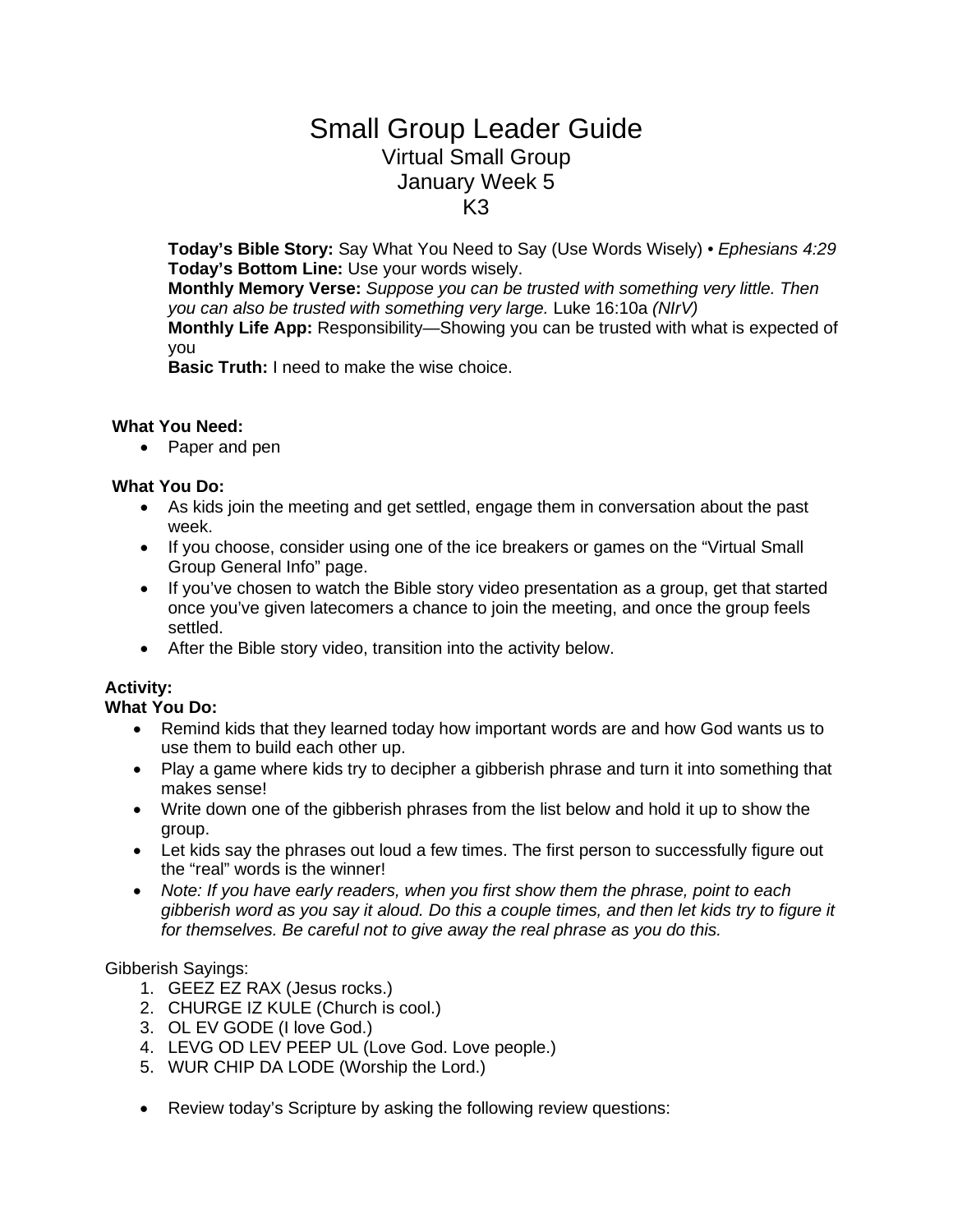- 1. Who wrote the letter that we read part of today? *(Paul)*
- 2. What church did he write this letter to? *(the church in Ephesus)*
- 3. Where was Paul when he wrote this letter? *(in prison)*
- 4. What was the point of the Scripture that we read today? *(We should use our words wisely and to build each other up.)*
- 5. What's something encouraging or helpful you can say to someone else today?
	- *a. If kids are stuck for ideas, ask prompting questions like: What's something kind that you can say to your brother or sister? Your grandma or grandpa? Someone who's sad? Someone who needs help?*

#### **What You Say:**

"Sometimes we forget how important our words are and how much they can affect someone else. *[Make it Personal] (Tell about a time someone used their words wisely toward you*  and showed you Jesus' love.) Here's the thing, God put us on Earth to point everyone to Him. When you *[Bottom Line]* **use your words wisely,** everyone around us has a better chance of feeling His love and knowing Him! When we leave today, we can remember the awesome responsibility and role we have to show everyone the love of Jesus through our powerful words."

#### Close your group in prayer:

"Dear God, thank You so much that all of Your words are trustworthy and true. Help us show others what You're like by saying words that build up and help the people around us. Help us say words like *(repeat some of the encouraging and helpful things kids mentioned in your earlier conversation).* And when we make mistakes with our words, please help us be quick to say, 'I'm sorry. Will you forgive me?' Thank You for loving us so much, God. We love You, too. Amen."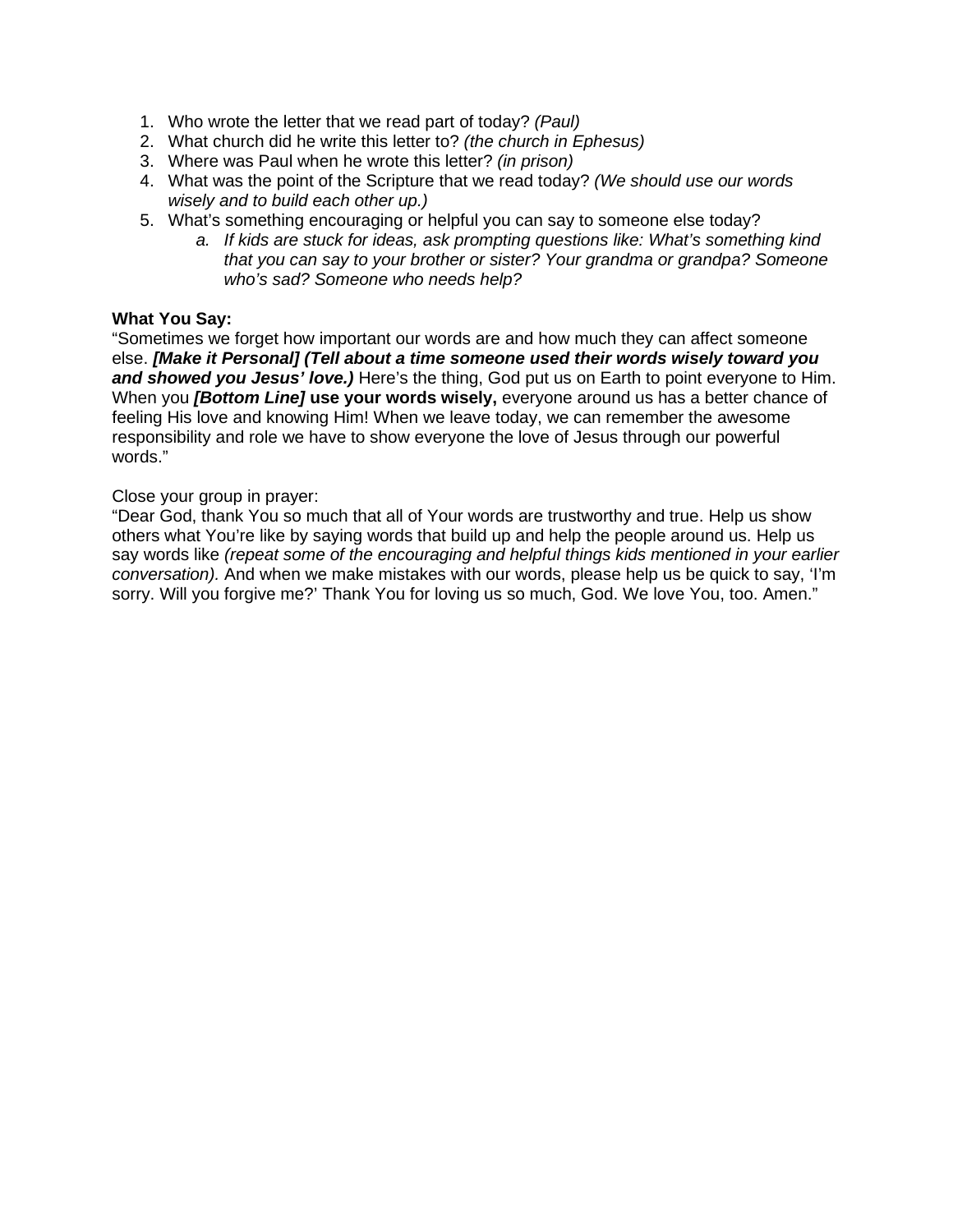# Small Group Leader Guide Virtual Small Group January Week 1 January 10 **Preteen**

**Today's Bible Story:** The Greatest (The Greatest Commandment) • *Matthew 22:36-40* **Today's Key Question:** What are things you're expected to do? **Today's Bottom Line:** Love God. Love others.

**Monthly Memory Verse:** *Suppose you can be trusted with something very little. Then you can also be trusted with something very large.* Luke 16:10a *(NIrV)* **Monthly Life App:** Responsibility—Showing you can be trusted with what is expected of you

**Basic Truth:** I should treat others the way I want to be treated.

#### **What You Need:**

• Before the Small Group time begins, ask families to allow kids to have a few items of clothing nearby. Any type of shirts, pants, socks, etc. will do.

#### **What You Do:**

- As kids join the meeting and get settled, engage them in conversation about the past week.
- If you choose, consider using one of the ice breakers or games on the "Virtual Small" Group General Info" page.
- If you've chosen to watch the Bible story video presentation as a group, get that started once you've given latecomers a chance to join the meeting, and once the group feels settled.
- After the Bible story video, transition into the activity below.

# **Activity:**

# **What You Do:**

- Ask kids to silently think of a responsibility they or kids their age typically have.
- Invite kids to take turns using the clothing items they have nearby to shape clues for others to guess the responsibility they thought of.
	- o Clarify that they don't *wear* the laundry, they just use it to create a picture, scene, or word that shows something they are expected to do.
- Give them a few minutes to make their creations, off-camera somewhere nearby. (i.e., the rest of the group should not be able to see what each kid is making, but all kids should remain in the vicinity of their devices so that the group is still "together")
- When everyone is finished with their laundry creations, let kids take turns pointing their camera to their creation while the rest of the group tries to guess what it is.
- Especially if you have more than five kids, try to keep this moving quickly by calling on the next kid to share their creation as soon as the previous kid's creation is correctly guessed.

#### **What You Say:**

• Ask: (Depending on how your conversation goes, you won't necessarily need to ask all of the following questions. These are meant to be a starting point for your group to discuss today's Scripture and think about how it might apply to their lives.)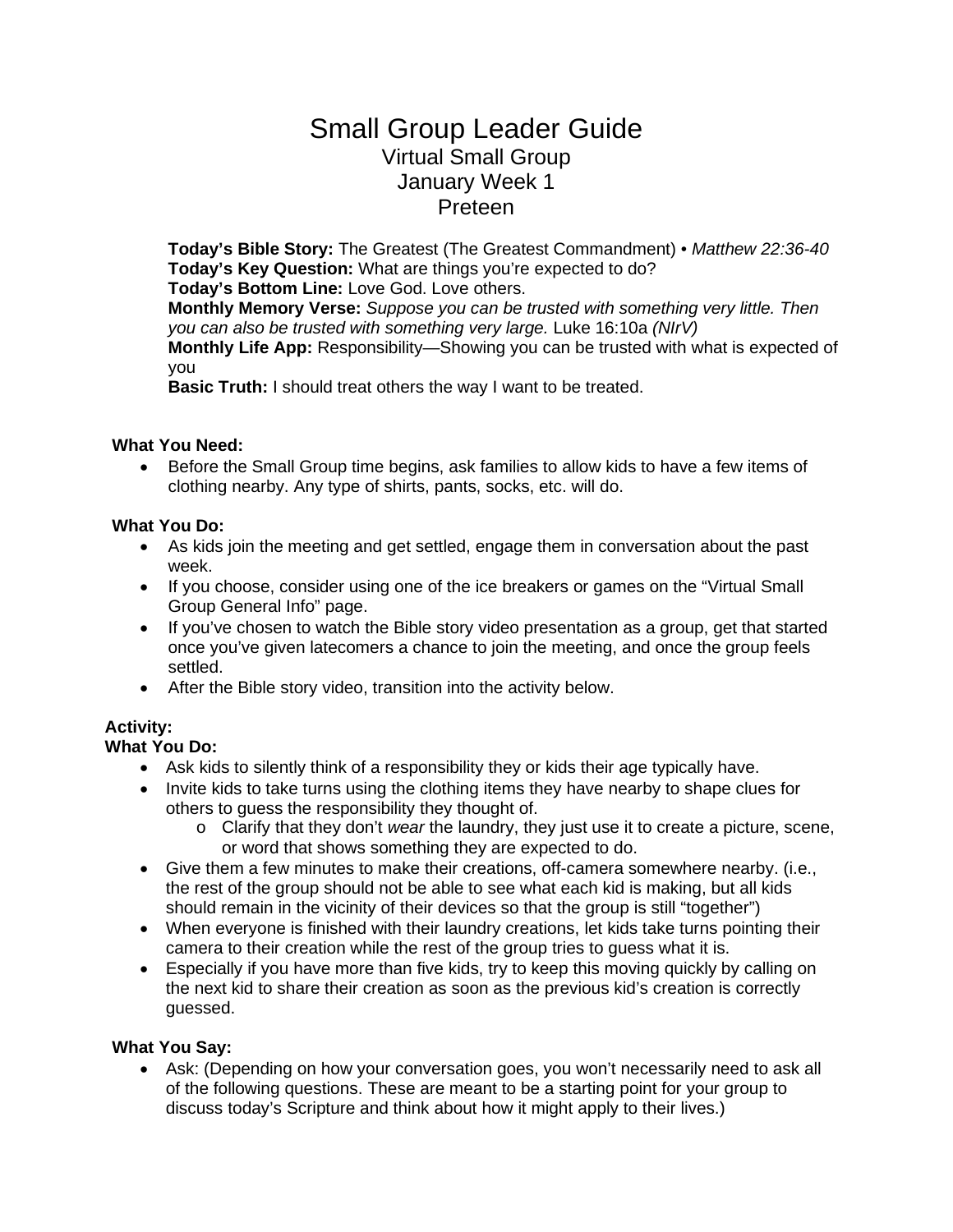- o When doing a task that is boring or that you don't enjoy doing; such as, helping with laundry or cleaning your room, how does it help to think of ways those tasks are showing love for God or others?
- o Can someone love God and not others? Explain.
- o Can someone love others and not God? Explain.
- o If you do the things that are expected of you but have a bad attitude about it, are you still being responsible? Why or why not?
- o What's one benefit of being responsible?
- o What's one consequence of not doing what is expected of you?

Close your group in prayer:

"Dear God, You are the perfect example of love. You gave us your Son who loved us because He loved You. Help us to follow You well this week by growing in our love for You and choosing to love others as much as we love ourselves."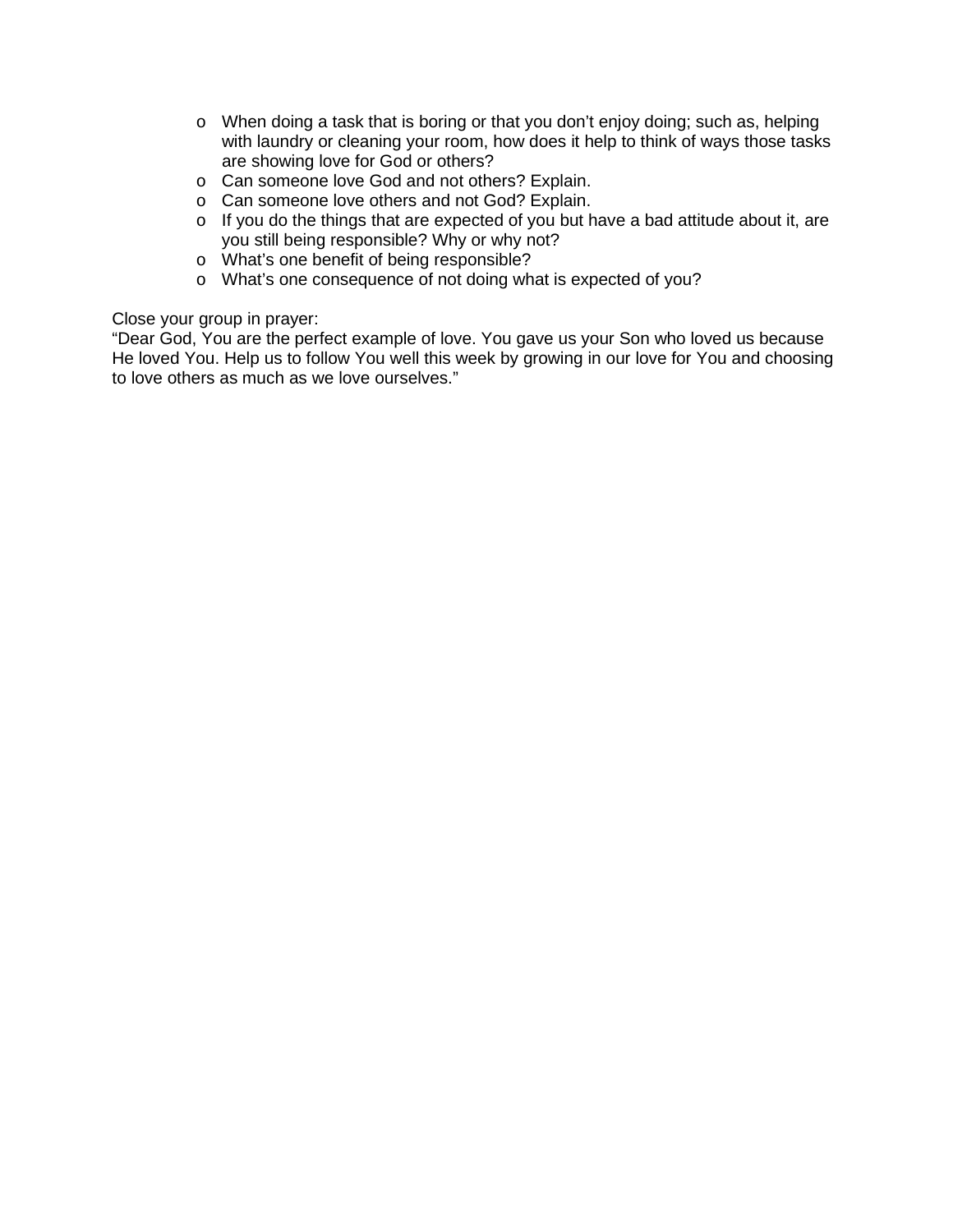# Small Group Leader Guide Virtual Small Group January Week 2 Sunday January 17 Preteen

**Today's Bible Story:** Give It Away (Bigger Barns) • *Luke 12:13-21* **Today's Key Question:** What do you have that you can share? **Today's Bottom Line:** Share what you have. **Monthly Memory Verse:** *Suppose you can be trusted with something very little. Then you can also be trusted with something very large.* Luke 16:10a *(NIrV)* **Monthly Life App:** Responsibility—Showing you can be trusted with what is expected of you

**Basic Truth:** I should treat others the way I want to be treated.

#### **What You Need:**

- "Dare to Share" Activity Page (either printed or pulled up on a separate device so you can hold it up to your camera and show your group)
- Ask families to make sure kids have pen and paper before joining the small group meeting.

#### **What You Do:**

- As kids join the meeting and get settled, engage them in conversation about the past week.
- If you choose, consider using one of the ice breakers or games on the "Virtual Small" Group General Info" page.
- If you've chosen to watch the Bible story video presentation as a group, get that started once you've given latecomers a chance to join the meeting, and once the group feels settled.
- After the Bible story video, transition into the activity below.

# **Activity:**

### **What You Do:**

- Do a quick review of the story by asking the following questions:
	- o What is a parable?
	- o What was the problem the man had in the parable?
	- o What was the man's solution for handling all his extra stuff or crops?
	- o What would you say is the main point of this parable?
	- $\circ$  What were some options the man might have had to deal with his growing amount of stuff rather than building more barns?
- Then, show kids the "Dare to Share" Activity Page.
- Instruct them to write down five things from the list, in order of how hard they think it would be for them to share that thing. (Each kid can choose any five things they wish to.)
- Let kids quickly share their lists as they finish.

# **What You Say:**

• Ask: (Depending on how your conversation goes, you won't necessarily need to ask all of the following questions. These are meant to be a starting point for your group to discuss today's story and think about how it might apply to their lives.)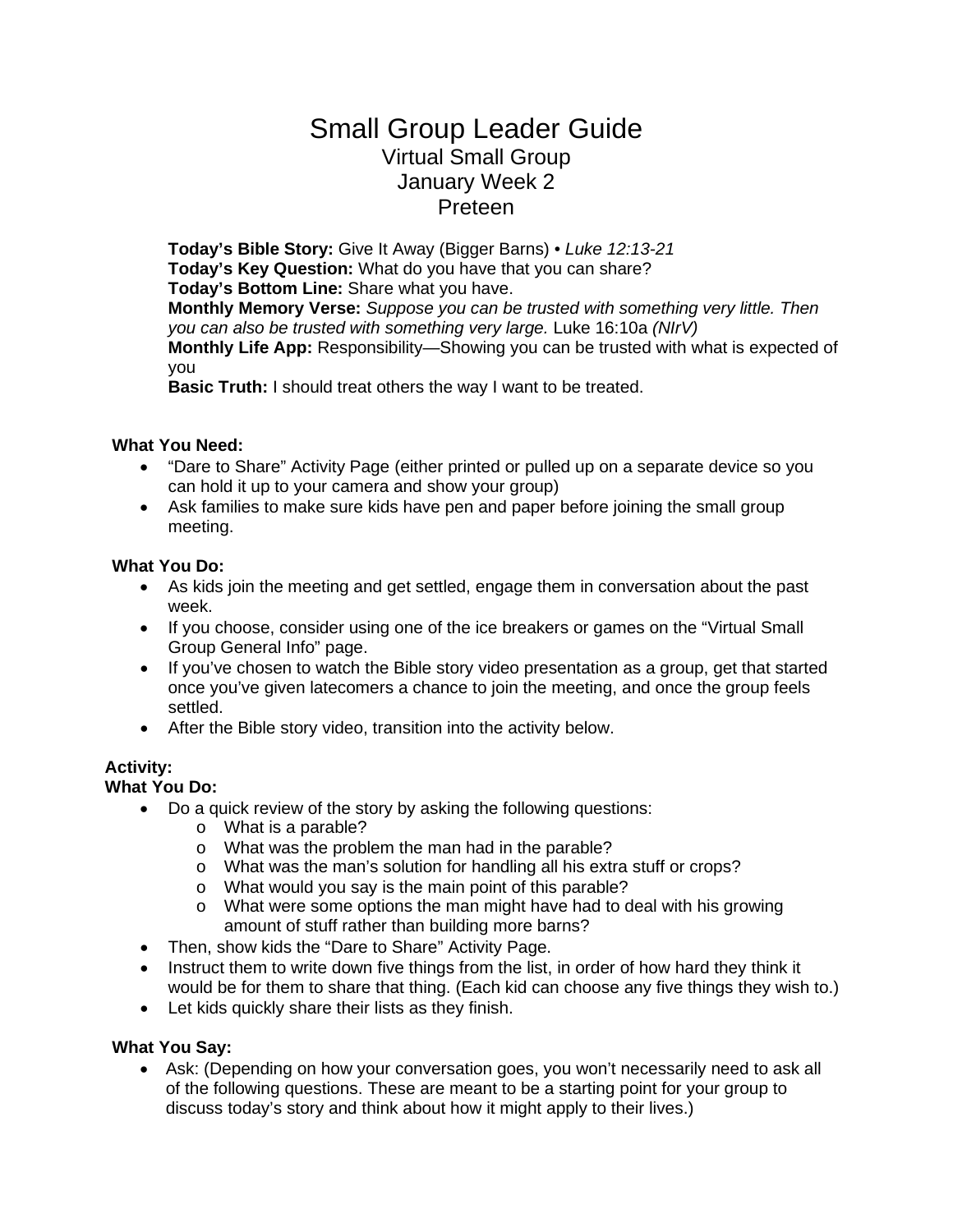- o Encourage kids to discuss why some things are harder to share than others.
- o Out of all the things on the list you made, what would you say is the hardest thing for you to share? What's the easiest? Why?
- o *[Make It Personal] (Tell kids about something that you find it hard to share. Maybe it's hard for you to give regularly to the church. Maybe you have a hard time giving of your time to others.)*
- o Do we need to have a lot in order to share a lot? Why or why not?
- o What's the main difference between being responsible with the things God has given us or being foolish?
- o Would you say it's easier to be the GIVER or the RECEIVER when it comes to sharing? Why is it hard for some people to accept the help of others?
- o How can we share with others without making them feel embarrassed or less important?

#### Close your group in prayer:

"Dear God, it's so easy for us to hold on too tightly to the things we have. Help us to let go when we see others in need and be willing to share what we have. You have given us so much—even Your own Son to die in our place. Help us to look for and not ignore opportunities to share what we have with others. Amen."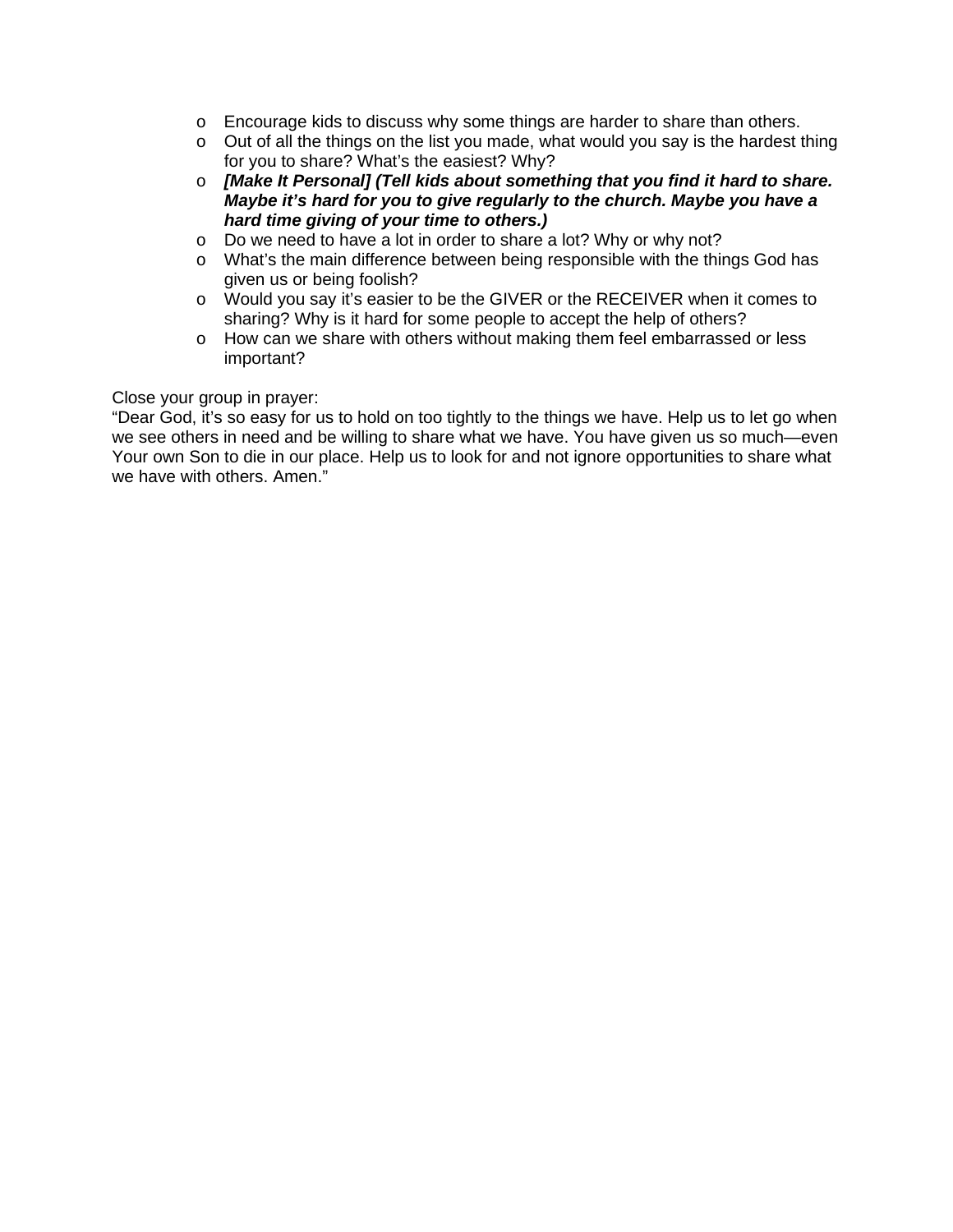| a puppy                                                            | <b>Amazon gift card</b><br>for \$1,000                        |
|--------------------------------------------------------------------|---------------------------------------------------------------|
| a new phone                                                        | <b>riding lessons</b><br>and a horse                          |
| <b>Disney Cruise</b><br>tickets for<br>your family<br>and a friend | free ice cream<br>for a year                                  |
| a closet full<br>of cool clothes                                   | a backstage pass<br>to meet your<br><b>favorite celebrity</b> |

 $\frac{1}{1}$ 

©2020 The reThink Group, Inc. All rights reserved. January 2021, Week 2, Virtual Preteen Small Group "Dare to Share" Activity Page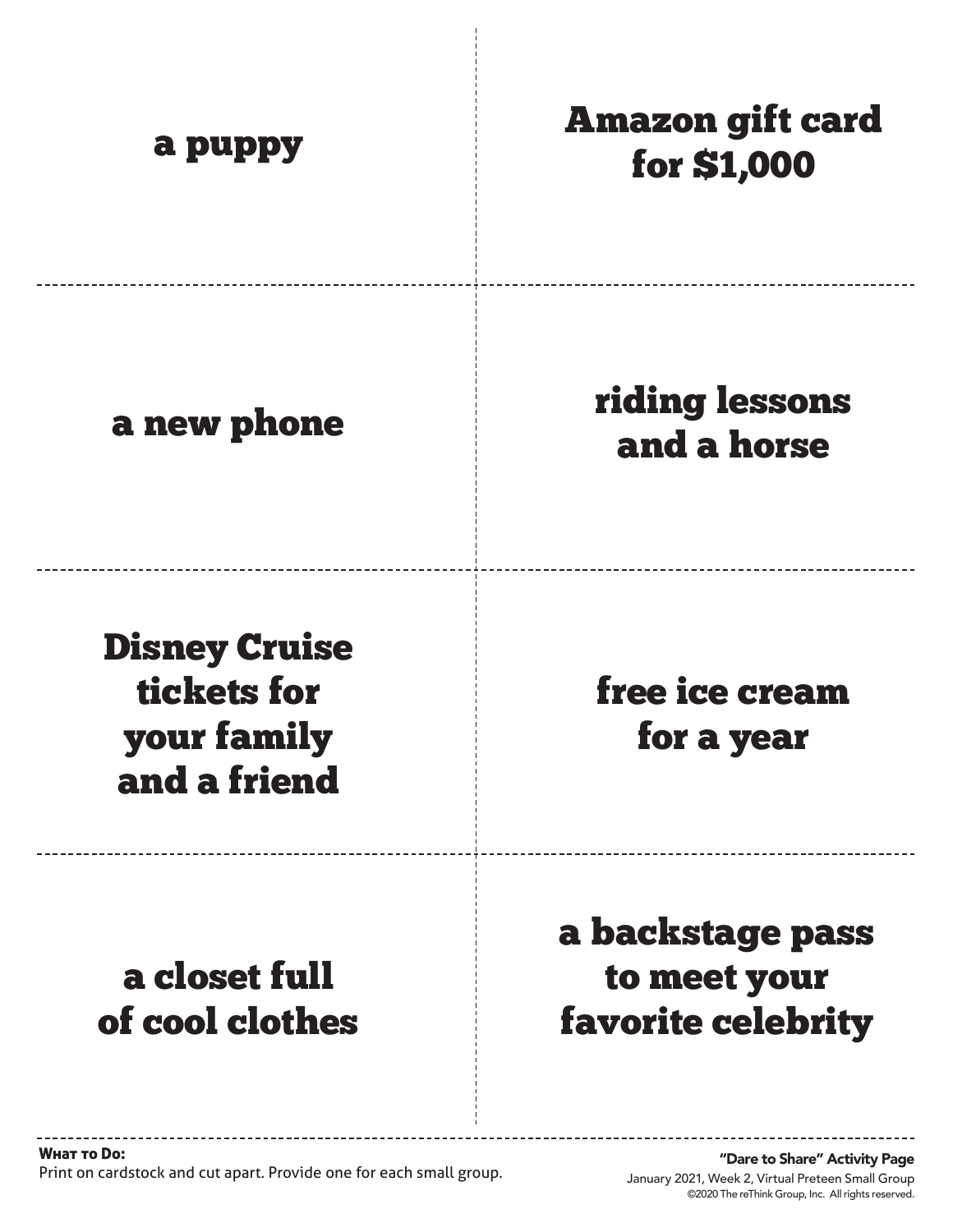# Small Group Leader Guide Virtual Small Group January Week 3 Sunday January 24 Preteen

**Today's Bible Story:** Ants Marching (Ant and Sluggard) • *Proverbs 6:6-8* **Today's Key Question:** When have you had to work hard? **Today's Bottom Line:** Work hard. **Monthly Memory Verse:** *Suppose you can be trusted with something very little. Then you can also be trusted with something very large.* Luke 16:10a *(NIrV)* **Monthly Life App:** Responsibility—Showing you can be trusted with what is expected of you.

**Basic Truth:** I need to make the wise choice.

#### **What You Need:**

• No supplies needed

#### **What You Do:**

- As kids join the meeting and get settled, engage them in conversation about the past week.
- If you choose, consider using one of the ice breakers or games on the "Virtual Small Group General Info" page.
- If you've chosen to watch the Bible story video presentation as a group, get that started once you've given latecomers a chance to join the meeting, and once the group feels settled.
- After the Bible story video, transition into the activity below.

# **Activity:**

# **What You Do:**

- Ask kids to silently think of three jobs they consider hard.
- Two of the jobs should be jobs they have actually done, and one should be a job they have never done.
- Give them instructions on how to secretly send you their list: through text/email or the chat function in your meeting app.
	- o Instruct kids to put an asterisk next to the job they've never done.
	- o Be sure kids know to send their messages only to you!
- Clarify that all of the jobs must be ones that kids their age are capable of doing.
- The goal is to make it hard for the other kids to guess which jobs they've done and which they have not.
- Go through the lists of jobs, reading one kid's list at a time and letting the group guess who they think the list belongs to and which job is the one they have never done.
- Award the following points to the guessers:
	- o One point for guessing the identity of the writer
	- o One point for guessing the job that was not true
- Award the following points to the kid whose card is being read.
	- o One point for each incorrect guess of the writer
	- o One point for each incorrect guess of the job that was not done by them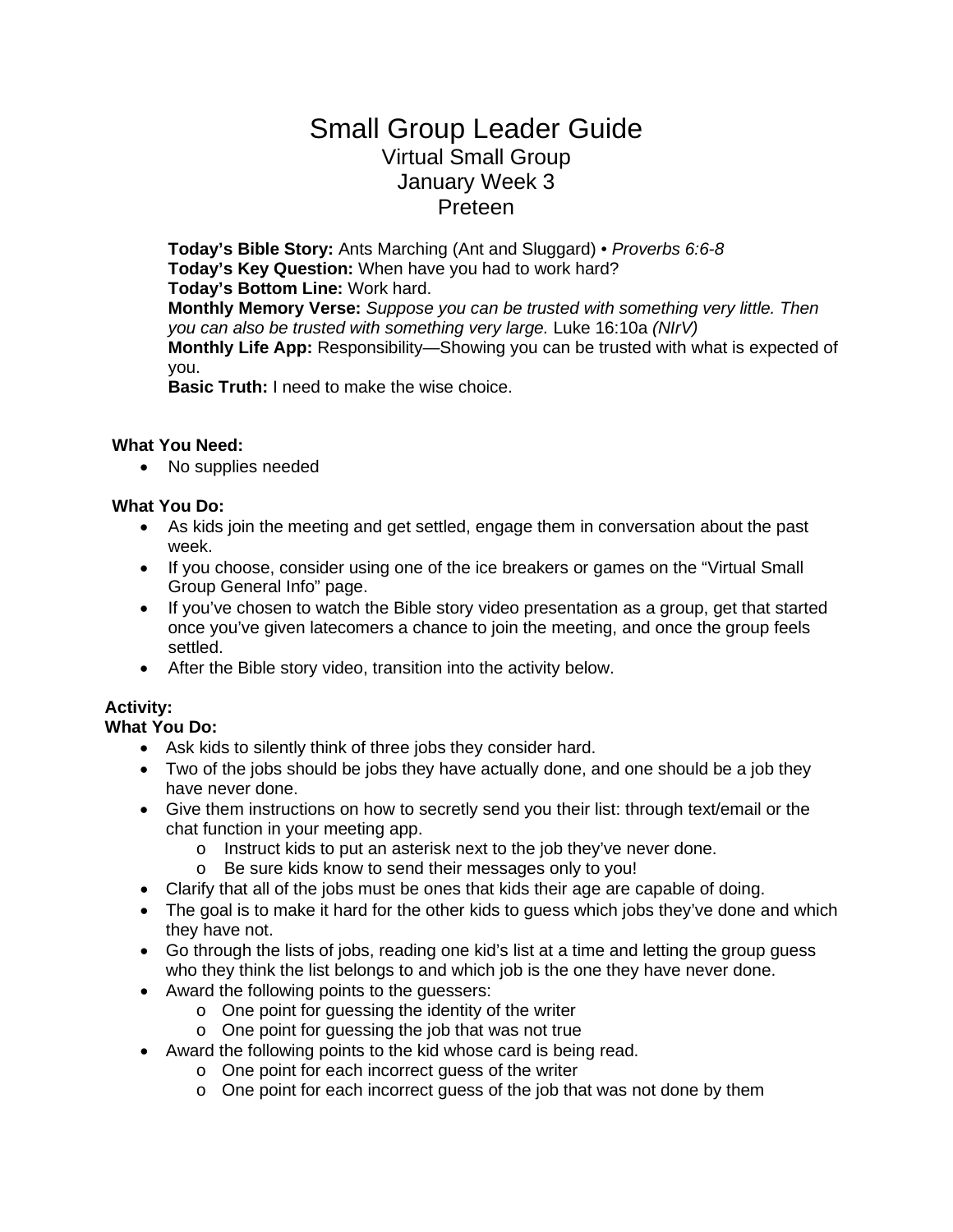• After the game is over, let each kid totals up their points. Announce a winner!

#### **What You Say:**

- Read Proverbs 6:6-8 aloud.
- Ask: (Depending on how your conversation goes, you won't necessarily need to ask all of the following questions. These are meant to be a starting point for your group to discuss today's Scripture and think about how it might apply to their lives.)
	- o In what ways does hard work honor God?
	- o Describe what it feels like to be lazy.
	- o When you're feeling lazy, what helps you to get going again?
	- o Describe a time when you had to work hard. How did it feel? What did you enjoy about that experience? What did you not enjoy?
	- o Why do you think some people are harder workers than others?
	- $\circ$  If someone is super smart, does that mean they don't have to work as hard as others?
	- o What are some lazy areas of your life that you can work on to be more responsible this week?

#### Close your group in prayer:

"Dear God, when we face a hard job this week, help us to call on You for help to do our best and not give up. Even when a job is super easy, we need Your help to not be lazy and put it off or do a bad job. Remind us that You are with us and that all that we do is seen by You. We want to honor You by being hard workers. In Jesus' name, amen."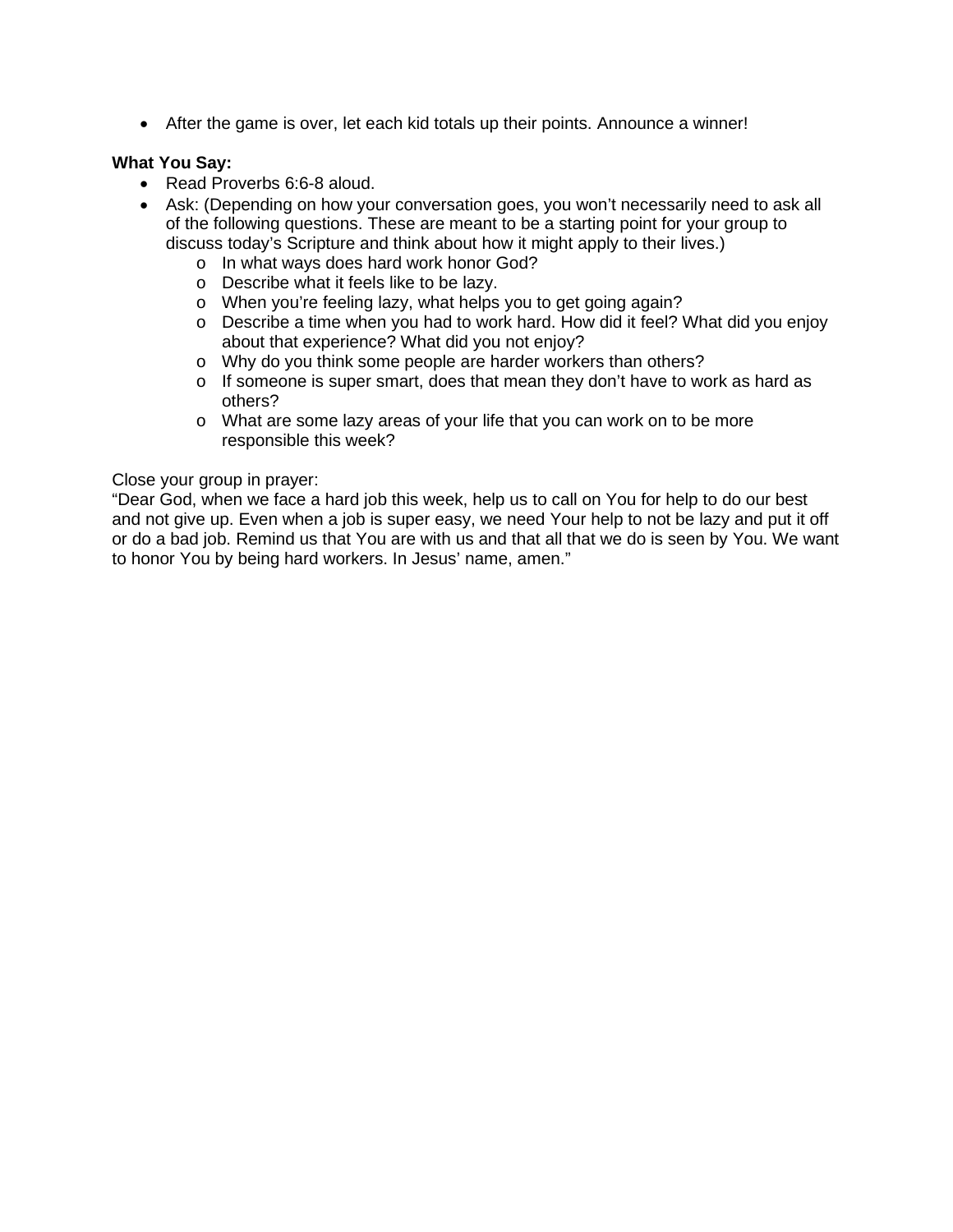# Small Group Leader Guide Virtual Small Group January Week 4 Sunday January 31 **Preteen**

**Today's Bible Story:** Golden Slumbers (Parable of the Bags of Gold) • *Matthew 25:14- 30 (NIV)*

**Today's Key Question:** How can you use what you've been given?

**Today's Bottom Line:** Make the most of what you've been given.

**Monthly Memory Verse:** *Suppose you can be trusted with something very little. Then you can also be trusted with something very large.* Luke 16:10a *(NIrV)*

**Monthly Life App:** Responsibility—Showing you can be trusted with what is expected of you

**Basic Truth:** I need to make the wise choice.

#### **What You Need:**

• No supplies needed

#### **What You Do:**

- As kids join the meeting and get settled, engage them in conversation about the past week.
- If you choose, consider using one of the ice breakers or games on the "Virtual Small" Group General Info" page.
- If you've chosen to watch the Bible story video presentation as a group, get that started once you've given latecomers a chance to join the meeting, and once the group feels settled.
- After the Bible story video, transition into the activity below.

# **Activity:**

**What You Do:** 

- Assign each kid an even amount of money between \$1 and \$10. (Actual cash is not needed.)
- Challenge kids to each do the number puzzle below.
	- o Double the number of dollars you were assigned.
	- o Add 6 to the new amount.
	- o Divide that amount by 2.
	- $\circ$  Subtract the original amount of money you were assigned at the beginning
	- o Multiply that amount by 100.
- Ask:
	- o How much money did you end up with? *(Note that each kid should end up with \$300.)*
	- o What would you do with that amount of money?
	- $\circ$  How do the choices we make with our money show others what is important to us?
	- $\circ$  As a kid, you aren't usually given a ton of money that you can use to help others. But what are the things you DO have that you can serve God with?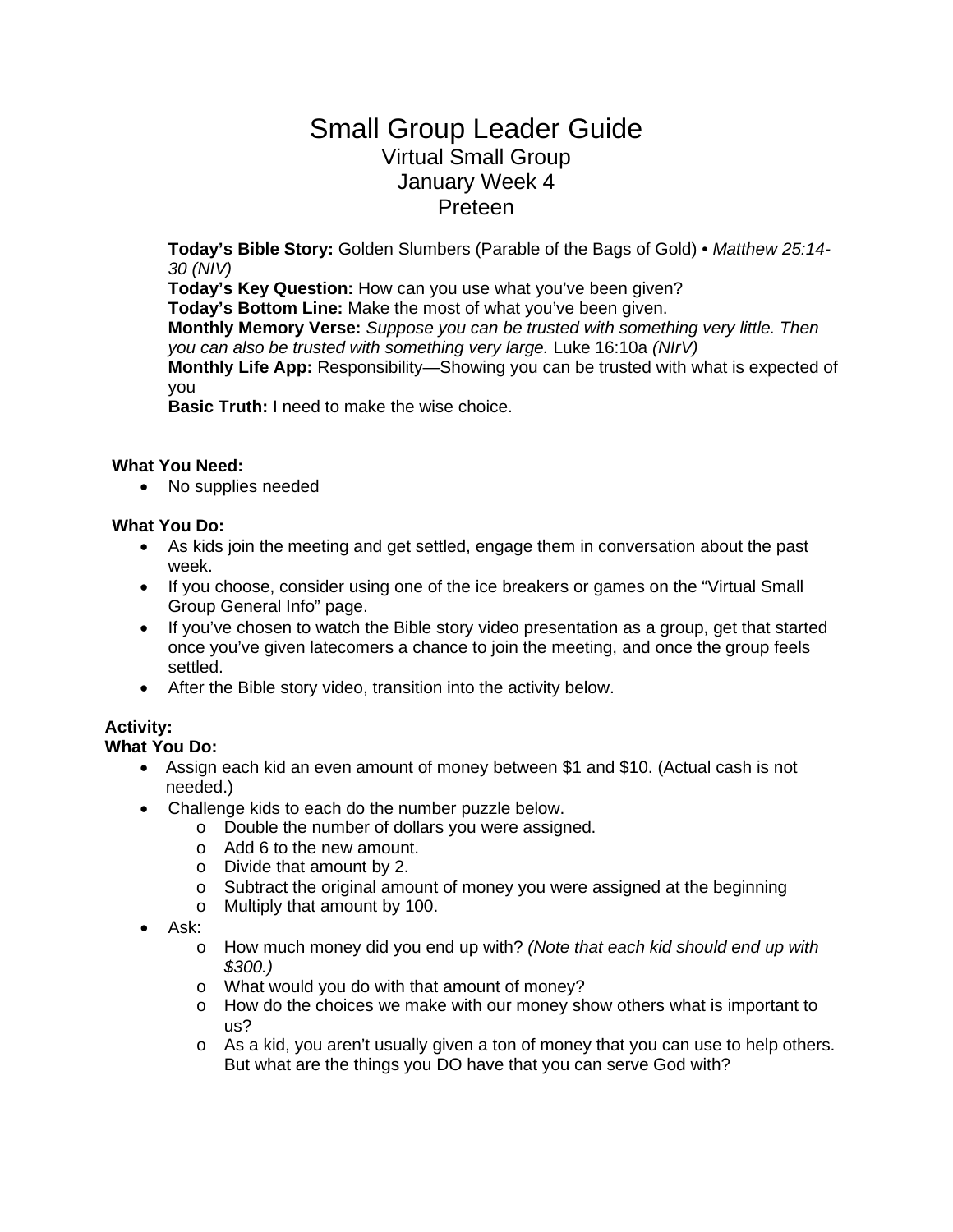*Note: It's easy for kids to identify certain talents such as being smart, good at sports, art, or a music, but help them to think about skills that may not be as obvious but are talents God can use in unique ways. For example:*

- o *love of animals*
- o *cooking or baking*
- o *sense of humor*
- o *creativity*
- o *physical strength*
- o *compassion*
- o *calm and quiet spirit*
- o *technology*
- o *writing*
- o *love of helping wherever needed*
- o *hard working*
- o *friendly*

#### **What You Say:**

- Ask: (Depending on how your conversation goes, you won't necessarily need to ask all of the following questions. These are meant to be a starting point for your group to discuss today's story and think about how it might apply to their lives.)
	- o It's clear that God gives each person different types and amounts of talents and gifts. Why do you think He doesn't give everyone exactly the same?
	- o Regardless of the specific gifts, talents, and possessions God gives us, what are we expected to do with them?
	- o Fill in the blank to finish this sentence: If I could \_\_\_\_\_\_\_, I would make the most of it by \_\_\_\_\_.
	- o What are some reasons why people might waste the gifts God has given them?
	- $\circ$  Of the following reasons, which do you feel are hardest for you to overcome when it comes to using what you've been given?
		- Being afraid to use my gifts because I might fail or be made fun of
		- Being lazy
		- Being too busy with other things
		- Not really knowing what to do with my gifts
		- Not really sure what my gifts are
		- Waiting until I'm older to use my gifts
	- o How important do you think it is to *know* the gifts God has given you? Why?
	- o What are some ways you can make the most of what God has given YOU this week?

#### Close your group in prayer:

"Dear God, thank You for entrusting us with so many good things and so many talents and skills. Help us learn what we're good at and continue to get better at those things. Help us to be responsible with what we've been given and use everything we have to show others who You are. Amen."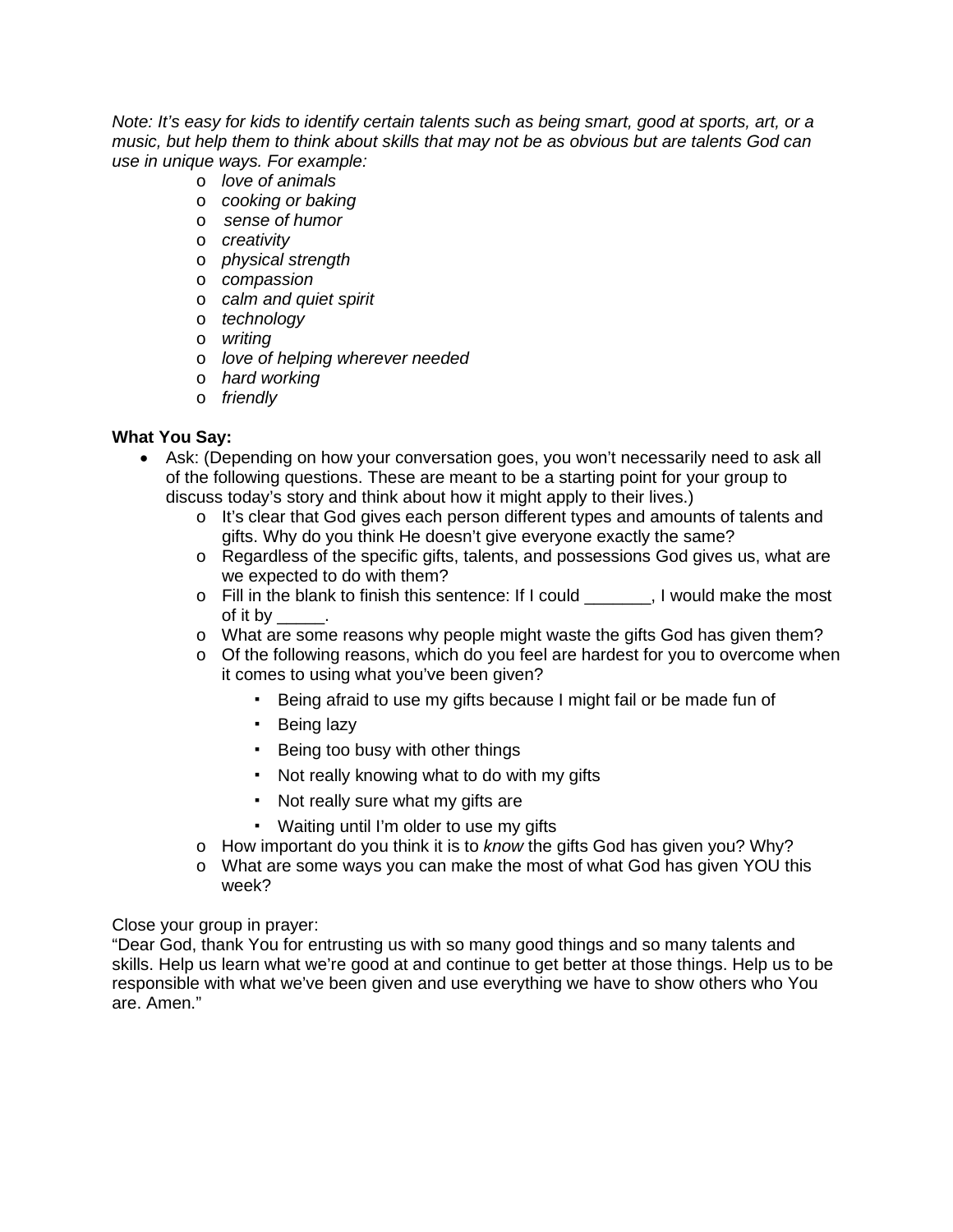# Small Group Leader Guide Virtual Small Group January Week 5 Sunday February 7 **Preteen**

**Today's Bible Story:** Use Words Wisely *• Ephesians 4:29* **Today's Key Question:** Why do your words matter? **Today's Bottom Line:** Use your words wisely. **Monthly Memory Verse:** "Suppose you can be trusted with something very little. Then you can also be trusted with something very large." *Luke 16:10a NIrV* **Monthly Life App:** Responsibility—Showing you can be trusted with what is expected of you

**Basic Truth:** I need to make the wise choice.

#### **What You Need:**

• Each kid will need a sheet of paper and something to write with.

#### **What You Do:**

- As kids join the meeting and get settled, engage them in conversation about the past week.
- If you choose, consider using one of the ice breakers or games on the "Virtual Small Group General Info" page.
- If you've chosen to watch the Bible story video presentation as a group, get that started once you've given latecomers a chance to join the meeting, and once the group feels settled.
- After the Bible story video, transition into the activity below.

# **Activity:**

# **What You Do:**

- Tell kids to think of (but not say) what the following sentence means to them: "Use your words wisely."
- Instruct them to secretly write their thought in the form of a short phrase, example, or sentence on their paper by drawing a blank line for each letter in each word and placing a space between words. (Similar to a game of Hangman.)
	- o If they need help remembering the exact wording of their phrase, they can write the answer on another sheet of paper and keep it out of view of their device's camera.
- When kids are finished, choose one kid to show their paper to the others.
- Invite kids to take turns naming a letter.
- If the letter they guess is in any of the words, the card's "owner" fills in the blanks wherever that letter appears.
- If the letter is not in any of the words, the kid to the left of the first guesser takes a turn.
- Kids who guess a correct letter can take another turn or try to guess what's written on the card.
- Continue until the phrase or sentence on the card is guessed correctly.
- Repeat as time allows, letting kid take turns sharing their card.